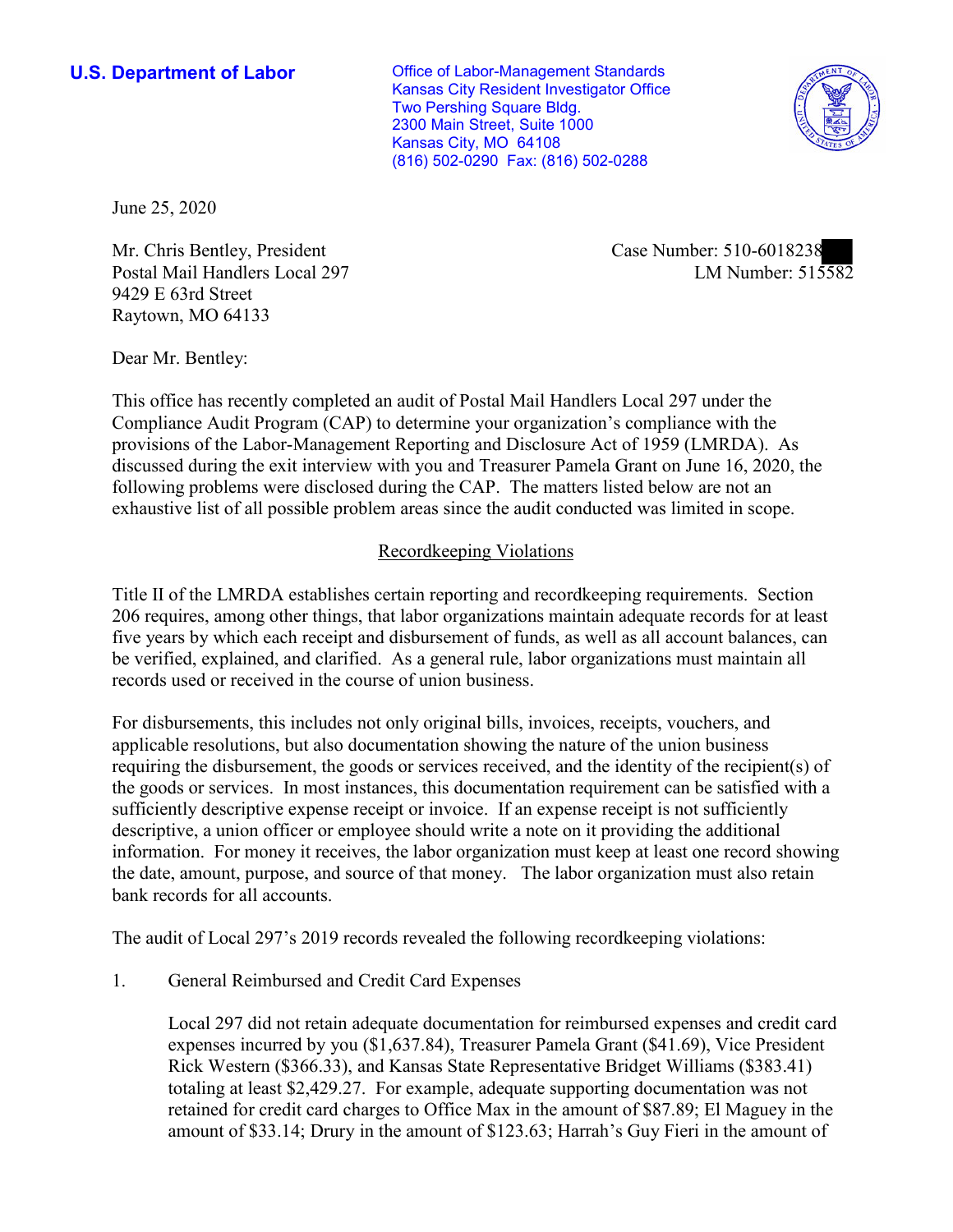\$400; Chayo Mexican Kitchen in the amount of \$272.50; and The Dubliner in the amount of \$82.50.

 all disbursements. The president and treasurer (or corresponding principal officers) of As noted above, labor organizations must retain original receipts, bills, and vouchers for your union, who are required to sign your union's LM report, are responsible for properly maintaining union records.

2. Meal Expenses

Local 297 did not require officers and employees to submit itemized receipts for meal expenses totaling at least \$129.66. The union must maintain itemized receipts provided by restaurants to officers and employees. These itemized receipts are necessary to determine if such disbursements are for union business purposes and to sufficiently fulfill the recordkeeping requirement of LMRDA Section 206.

 Based on your assurance that Local 297 will retain adequate documentation in the future, OLMS will take no further enforcement action at this time regarding the above violations.

## Reporting Violations

 Labor Organization Annual Report Form LM-2 filed by Local 297 for the fiscal year ended The audit disclosed a violation of LMRDA Section 201(b), which requires labor organizations to file annual financial reports accurately disclosing their financial condition and operations. The December 31, 2019, was deficient in the following areas:

1. Acquire/Dispose of Property

 because the union gave away t-shirts, aprons, and gift cards totaling more than \$[11,726.38](https://11,726.38) during the year. The union must identify the type and value of any property Item 15 (During the reporting period did your organization acquire or dispose of any assets in any manner other than by purchase or sale?) should have been answered, "Yes," received or given away in the additional information section of the LM report along with the identity of the recipient(s) or donor(s) of such property. The union does not have to itemize every recipient of such giveaways by name. The union can describe the recipients by broad categories if appropriate such as "members" or "new retirees." In addition, the union must report the cost, book value, and trade-in allowance for assets that it traded in.

2. Certificates of Deposit Reported As Investments

Local 297 improperly included the value of a certificate of deposit as an investments in Statement A (Assets and Liabilities). For LM reporting purposes, OLMS considers a certificate of deposit to be cash. The purchase or redemption of a certificate of deposit is